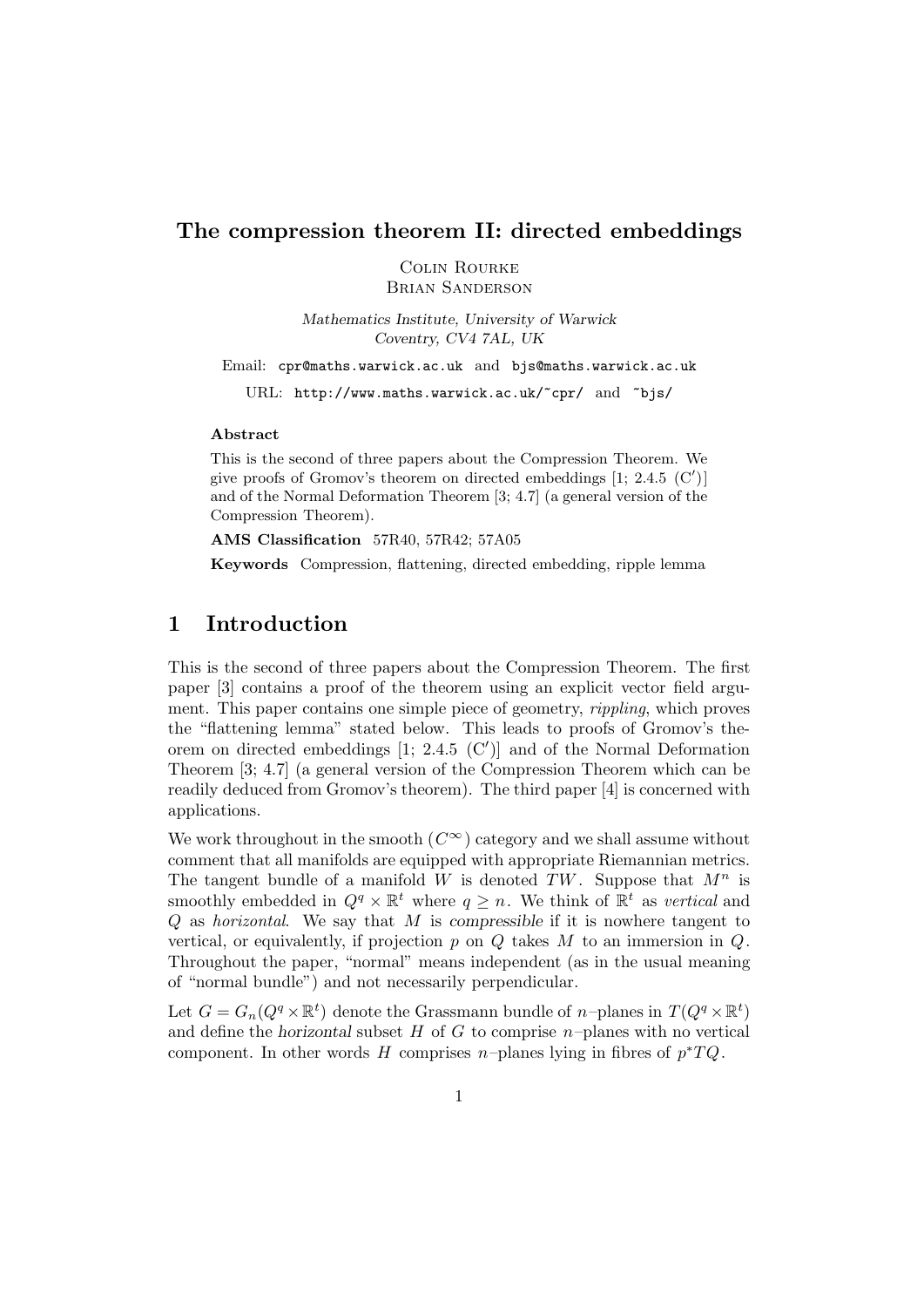**Flattening lemma** *Suppose that*  $M^n$  *is compressible in*  $Q^q \times \mathbb{R}^t$  *and that* U is any neighbourhood of H in G. Suppose that  $q - n \geq 1$  then there is a  $C^0$ -small isotopy of M in Q carrying M to a position where  $TM \subset U$ .

We think of planes in H as *flat* and planes in U as *almost* flat. So the lemma moves  $M$  to a position where it is almost flat (ie, its tangent bundle comprises almost flat planes). Obviously it is in general impossible to move  $M$  to a position where it is completely flat.

### **Addenda**

(1) The lemma is also true if  $q = n$  and each component of M is either open or has boundary. However in this case the isotopy is not  $C^0$ -small, but of the form "shrink to a neighbourhood of a (chosen) spine of  $M$  followed by a small isotopy". We call such an isotopy "pseudo-small"; a pseudo-small isotopy has support in a small neighbourhood of the original embedding.

(2) The lemma has both relative and parametrised versions: If  $M$  is already almost flat in the neighbourhood of some closed subset  $C$  of  $M$  then the isotopy can be assumed fixed on C. Further given a family of compressible embeddings of M in Q parametrised by a manifold  $K$ , then there is a  $K$ -parametrised family of small isotopies of M in Q carrying  $TM \times K$  into a given neighbourhood of  $H \times K$ .

(3) In the non-compact case smallness can be assumed to vary. In other words, during the isotopy, points move no further than  $\varepsilon > 0$ , which is a given function of M (or  $M \times K$  in the parametrised version).

## **2 The proof of the flattening lemma**

The process is analogous to the way in which a road is constructed to go up a steep hill. Hairpin bends are added (which has the effect of greatly increasing the horizontal distance the road travels) and this allows the slope of the road to become as small as necessary.

The process of adding hairpin bends is embodied in the "ripple lemma" which we state and prove first. The flattening lemma follows quickly from the ripple lemma.

Let  $M$  be connected and smoothly immersed in  $Q$ . Suppose that  $Q$  has a Riemannian metric d. Define the *induced Riemannian metric* denoted  $d_M(x, y)$ on  $M$  by restricting to  $TM$  the form on  $TQ$  which defines  $d$ .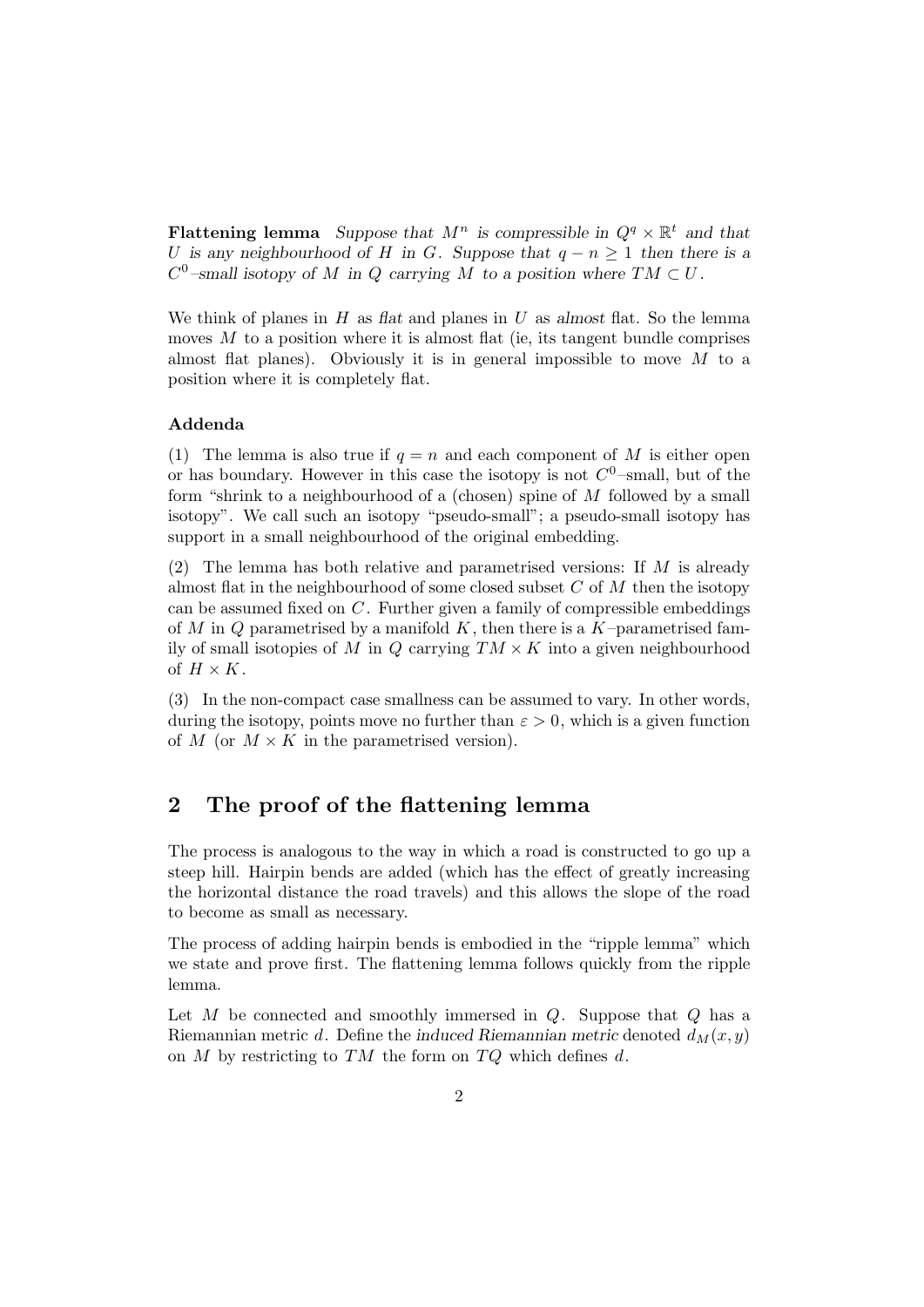If M is embedded in Q then we also have the usual induced metric on M (ie  $d$  restricted to  $M$ ). The two induced metrics coincide to first order for nearby points but in general the induced metric is smaller than the induced Riemannian metric.

**Ripple lemma** *Suppose that* M *is smoothly embedded in*  $Q$  *and that*  $q - n$  > 1 and that  $R, \varepsilon > 0$  are any given real numbers. Then there is an isotopy of M in Q which moves points at most  $\varepsilon$  such that the finishing diffeomorphism  $f: M \to f(M)$  has the following property:

$$
d_{f(M)}(f(x), f(y)) > R d_M(x, y) \text{ for all } x, y \in M \tag{*}
$$

Thus the ripple lemma asserts that we can (by a small isotopy) arrange for distances of points (measured using the induced Riemannian metric from  $Q$ ) to be scaled up by as large a factor as we please. The proof is to systematically "ripple" the embedding, hence the name.

**Proof** We deal first with the case when Q is the plane and M is the unit interval [0, 1] in the x-axis, so  $n = 1$  and  $q = 2$ . We will work relative to the boundary of  $M$ ; in other words the isotopy we construct will be fixed near  $0$ and 1 and the scaling up will work for points outside a given neighbourhood of  ${0,1}.$ 

Consider a sine curve S of amplitude A and frequency  $\omega$  (the graph of  $y =$  $A\sin(2\pi\omega x)$ . Think of  $\omega$  as large and A as small. So the curve is a small ripple of high frequency. Use a  $C^{\infty}$  bump function to phase S down to zero near  $x = 0$  and  $x = 1$ . See figure 1.



Figure 1: The basic ripple

Clearly  $M$  can be replaced by  $S$  via an isotopy which moves points at most  $A + \frac{1}{\omega}$ . Further we can choose this isotopy to finish with a diffeomorphism which nowhere shrinks distances, is fixed near  $\{0, 1\}$ , and which outside a given neighbourhood of  $\{0,1\}$  scales length up (measured in M) by a constant scale factor.

But the length of S is greater than  $4A\omega$  since the distance along the curve through one ripple is greater than  $4A$ . Thus by choosing A sufficiently small and then choosing  $\omega$  sufficiently large the lemma is proved (relative to the boundary) in this special case.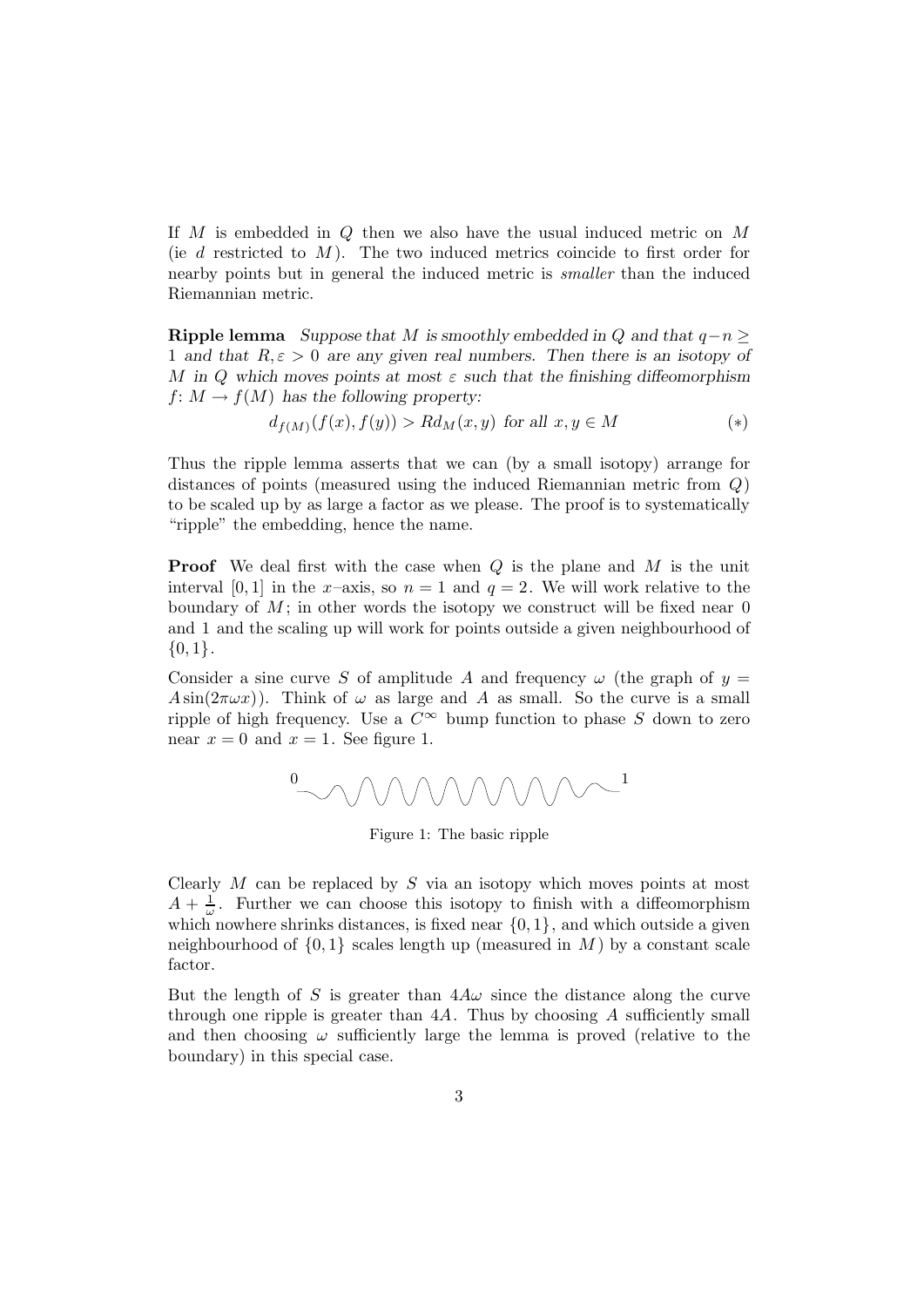For future reference, we shall denote the 1–dimensional rippling diffeomorphism, just constructed, by  $r$ . Or to be really precise, we use  $r$  to denote this rippling diffeomorphism without phasing out near  $\{0,1\}$ .

For the general case, we use induction on a handle decomposition of  $M$ . Here is a slightly inaccurate sketch of the procedure. At each step of the induction we move one handle keeping fixed the attaching tube. The handle gets replaced by a neighbourhood of its core (and there is a compensatory enlargement of handles attached onto it) otherwise the decomposition remains fixed throughout the induction. For each handle in turn we think of the core as a cube, choose one direction in the cube and one direction perpendicular to the core. Then, using the model in  $\mathbb{R}^2$  just given, we ripple the chosen direction in the core, crossing with the identity on other coordinates and phasing out near the boundary of the core. Then we choose another direction in the cube and repeat this move. This has the effect of creating perpendicular, and smaller, ripples on top of the ripples just made (figure 2). We repeat this for each direction in the cube and the end result is that all distances (in the core) are scaled. We then scale distances in the handle near the core by expanding a very small neighbourhood of the core onto a small one. Finally we redefine the handle to lie inside the very small neighbourhood (changing the handle decomposition of  $M$ ) and proceed to the next handle.



Figure 2: The effect of two successive ripples in the middle of the core

### **The model**

For the details, let  $I^j$  be the standard j-cube in  $\mathbb{R}^j$ . We shall construct a model ripple  $r_j$  of  $I^j$  in  $I^j \times \mathbb{R}$  by using the standard 1–dimensional ripple r,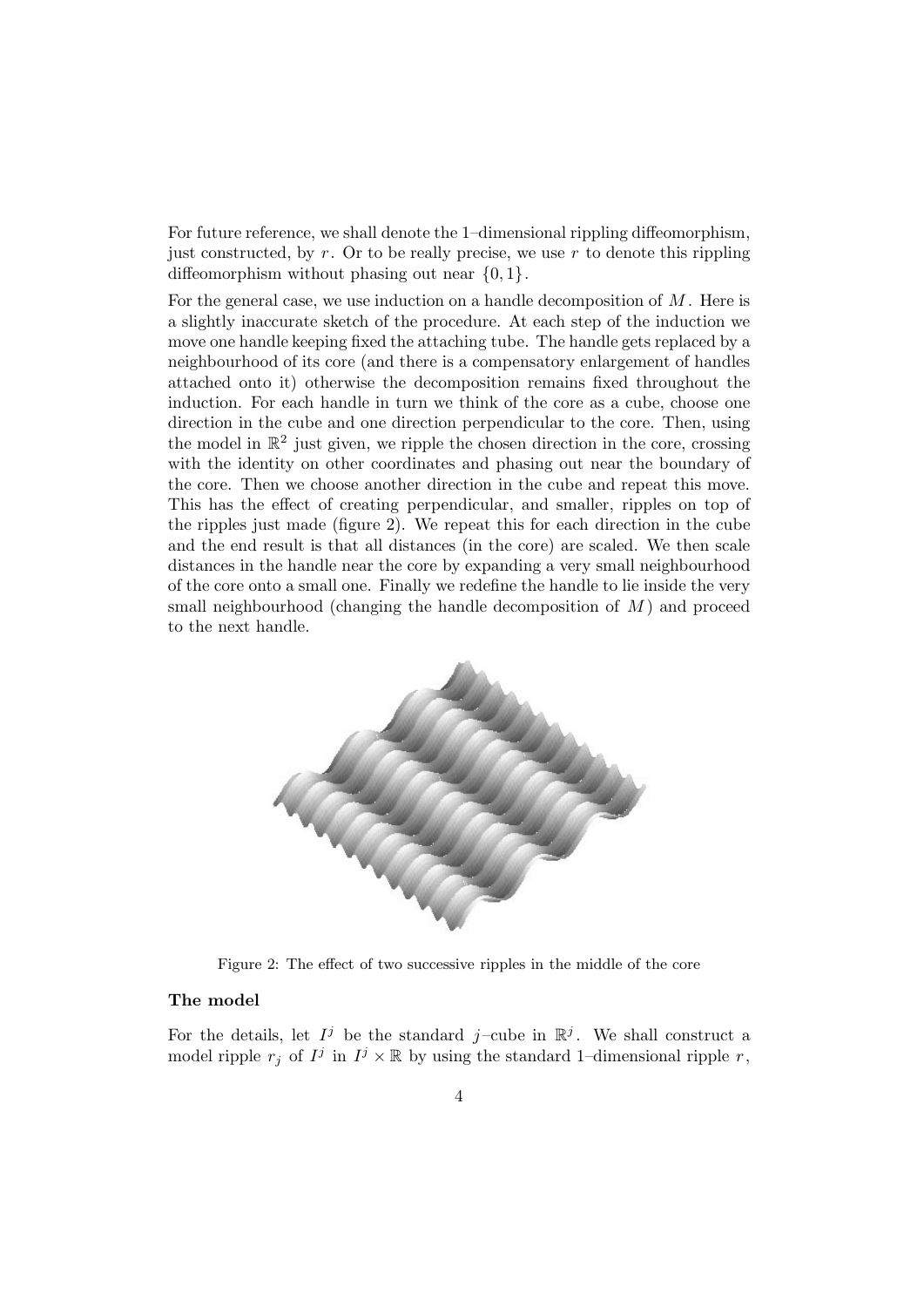defined earlier, j times. Let T be a given constant and let  $I_0^j \subset \text{int}I^j$  be a given concentric copy of  $I^j$ . Let  $\phi$  be a bump function which is 1 on  $I_0^j$  and 0 outside a compact subset of  $int I^{j}$ .

For each  $t = 1, 2, \ldots, j$  we perform the following inductive move. Starting with  $t = 1$  we ripple  $I^j$  by using r on the first coordinate and the identity on the remaining  $j - 1$  and phase out by using  $\phi$ . We choose the parameters for r to scale distances by the the given constant T. This defines a subset  $I_1^j$  of  $I^j \times \mathbb{R}$  and a diffeomorphism  $r_1: I^j \to I_1^j$  which stretches distances in  $I_0^j$  in the direction of the first coordinate by the factor  $T$ . Now suppose inductively that  $r_{t-1}: I^j \to I^j_{t-1}$  has been defined. Choose a small orthogonal normal bundle on  $I_{t-1}^j$  in  $I^j \times \mathbb{R}$  and use this and  $r_{t-1}$  to identify a neighbourhood U of  $I_{t-1}^j$  with  $I^{i-1}$   $\rightarrow$  V where V is an open interval in R containing 0. Using this identification define  $s_t: I_{t-1}^j \to U$  by using exactly the same construction as used for  $r_1$ , but replacing the first coordinate by the  $t<sup>th</sup>$  and choosing the height of the sine function sufficently small that the image lies in  $U$ , and adjusting the frequency so that the scale factor is again T. Define  $I_t^j = s_t(I_{t-1}^j)$  and  $r_t = s_t \circ r_{t-1}$ .

Now throughout this inductive process, the coordinate system for  $r_t(I^j)$ , coming from the standard coordinate system for  $I^j$ , remains perpendicular on  $I_0^j$ . It follows that  $r_j$  scales all distances in  $I_0^j$  by factor approximately T. The reason why the factor is not exactly  $T$  is because, after the first ripple,  $I_1^j$  is not flat. Hence there is a shrinkage effect because moving out in the R–direction can move points closer together. By choosing  $U$  sufficiently small, this effect can be made as small as we please. Hence all distances in  $I_0^j$  are stretched by a factor, which may vary with direction, but which is uniformly as close as we like to T.

Another effect occurs outside  $I_0^j$ . Here the non-constant scaling in say the first coordinate (due to the phasing to zero using  $\phi$ ) causes the second coordinate system to become non-perpendicular and hence the second scaling may in fact shrink some distances. But it can be checked that this shrinking is by a factor  $\geq \sin(\alpha)$  where  $\alpha$  is the minimum angle between the images of two lines at right angles. But by choosing the size of all the ripples to be small compared to the distance between  $\partial I_0^j$  and  $\partial I^j$  (in other words the distance over which  $\phi$  varies) the distortion in the coordinate system can be made as small as we please and hence  $sin(\alpha)$  chosen as near as we like to 1. The way to think of this is that we are using small ripples whose height varies over a much larger scale. Thus by choosing the parameters carefully we can assume that, in the model ripple  $r_j$ , all distances in  $I_0^j$  are scaled up by factor as close to T and as nearly independent of direction as we please. Outside  $I_0^j$  distances are scaled up by a factor which varies from point to point, but which, at a given point is again as nearly independent of direction as we please.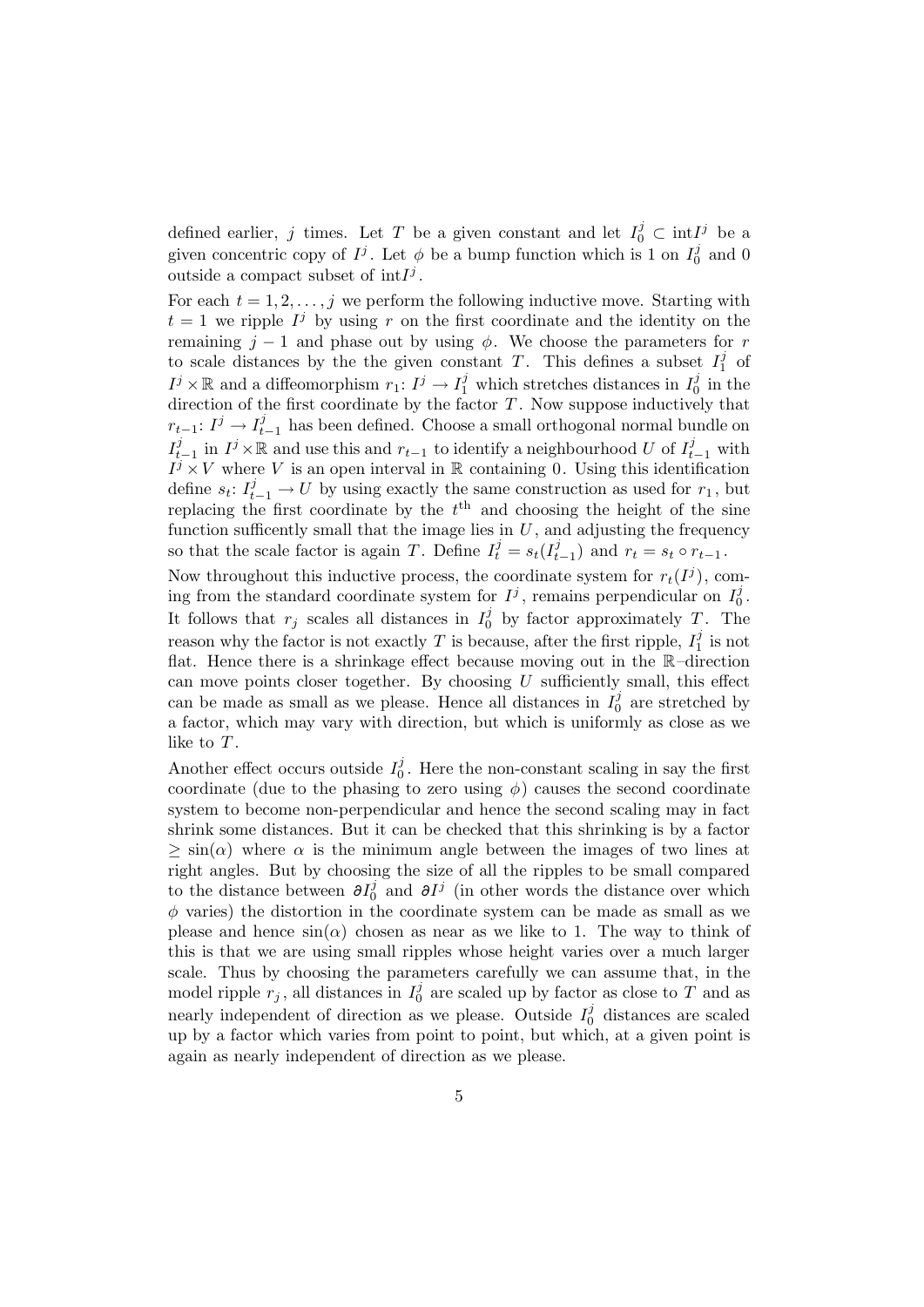This completes the construction of the model.

Now to prove the lemma choose a finite (or locally finite) handle decomposition of M and suppose that  $M_1 = M_0 \cup h_j$  (where  $h_j$  is a handle of index j). Suppose inductively that for given  $\delta > 0$  we have constructed an isotopy finishing with a diffeomorphism  $f_0$  which moves points at most  $\delta$  such that property  $(*)$ holds near  $M_0$  with  $f_0$  in place of  $f$ .

Now choose a diffeomorphism g of  $int1^j$  with the core of  $h_j$  minus attaching tube and let  $I_0^j$  be chosen so  $g(\text{int}I^j - I_0^j)$  is contained in the neighbourhood of  $M_0$  where  $(*)$  already holds. Choose a small orthogonal line bundle  $\zeta$  on  $h_i$ minus attaching tube in Q and use this to extend g to an embedding of  $int^{j} \times V$ where V is an open interval in R containing 0. Define  $f_1$  to be  $g \circ r_j \circ g^{-1}$ , where  $r_i$  is the model ripple contructed above. Then, by choosing T sufficiently large (noting that the directional derivatives of  $g$  are bounded on a compact subset of int $I^j$ ),  $f_1$  satisfies property (\*) for points in a neighbourhood of  $M_0$ and in the core. There is again a shrinkage effect due to the fact that  $h_j$  is not flat (hence moving out along  $\zeta$  can move points closer together). By choosing  $\zeta$  sufficiently small, this effect can again be made as small as we please. To stretch distances perpendicular to the core in the handle we choose a small neighbourhood V of the core containing a much smaller neighbourhood  $V'$ . Then the isotopy which expands  $V'$  onto V stretches distances perpendicular to the core. Finally we change the handle decomposition of  $M$  by redefining  $h_i$ to lie inside  $V'$  (this could be done by a diffeomorphism of  $M$  and hence defines a new decomposition). We now have property  $(*)$  in a neighbourhood of  $M_1$ . Note that the finite number of small moves used on  $h_i$  can be assumed to move points at most any given  $\delta'$ . Thus by choosing successive moves bounded by a sequence which sums to less than  $\varepsilon$ , lemma is proved by induction.  $\Box$ 

**Addenda** The proof of the ripple lemma leads at once to various extensions:

(1) There is a codimension 0 version (ie  $q = n$ ) as follows. Let X be a spine of M. Choose a handle decomposition with cores lying in  $X$  and no n–handles. Apply the proof to this decomposition. We obtain a neighbourhood  $N$  of  $X$  in M and a small isotopy of N in  $Q$  such that  $(*)$  holds in N.

(2) In the non-compact case we can assume that R and  $\varepsilon$  are arbitrary positive functions. (This follows at once from the local nature of the proof.)

(3) The proof gives both relative and parametrised versions. In the relative version we can assume that the isotopy is fixed on some closed subset and obtain (∗) outside a given neighbourhood of C. (This follows at once from the method of proof.) In the parametrised version we are given a family of embeddings parametrised by a manifold  $K$  and obtain a  $K$ -parameter family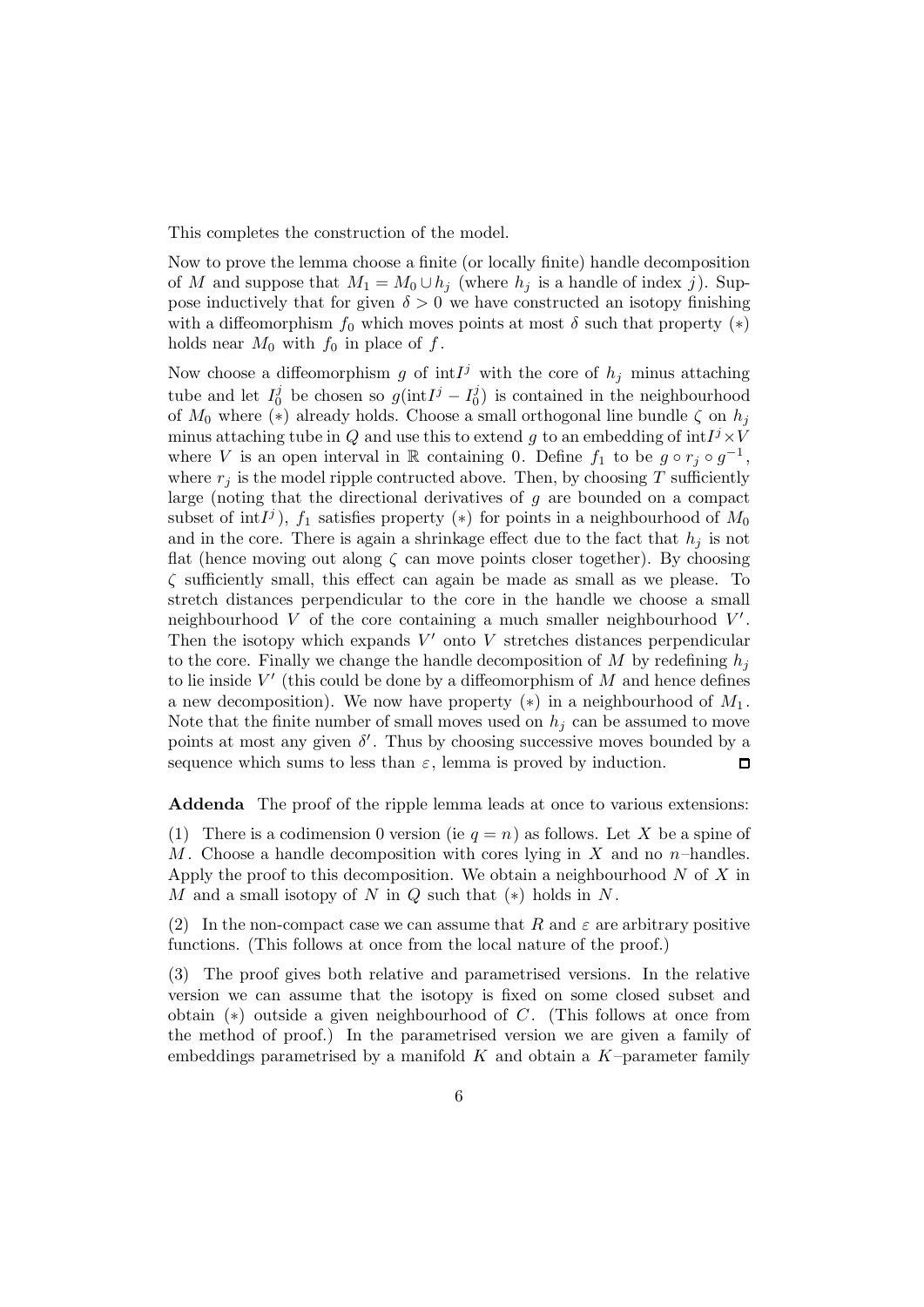of small isotopies such that (∗) holds for each finishing embedding, where both R and  $\varepsilon$  are functions of K. To see this, we use the same scheme of proof but at the crucial stage we choose a diffeomorphism of a neighbourhood of (the core of  $h_i$ ) × K in  $Q \times K$  with a neighbourhood of  $I^j \times K$  in  $\mathbb{R}^q \times K$ . We then use the same model rippling move over each point of  $K$  varying the controlling parameters appropriately. The rest of the proof goes through as before.

(4) Since the process is local, there is an immersed version of the lemma in which  $M$  is immersed in  $Q$  and a regular homotopy is obtained. Further all these extensions can be combined in obvious ways.

**Proof of the flattening lemma** We can now deduce the flattening lemma. What we do is ripple the horizontal coordinate using the immersed version of the ripple lemma. This has the effect that horizontal distances are all scaled up. We leave the vertical coordinate fixed. The embedding is now as flat as we please. The addenda to the flattening lemma follow from the addenda to the ripple lemma given above.  $\Box$ 

In order to prove the Normal Deformation Theorem (in the next section) we shall need a bundle version of the lemma:

**Bundle version of the flattening lemma** *Suppose that*  $M^n \subset W^{t+q}$  *where*  $q - n \geq 1$  *and TW contains a subbundle*  $\xi^t$  *(thought of as vertical) such that*  $\xi|M$  is normal to M. Let H (the horizontal subset) be the subset of  $G_n(W)$  of  $n$ *–planes orthogonal to*  $\xi$ . Then given a neighbourhood U of H in  $G_n(W)$  there *is a*  $C^0$ -small isotopy of M in Q carrying M to a position where  $TM \subset U$ .

**Proof** Use a patch by patch argument. Approximate locally as a product  $\mathbb{R}^t$  × patch and use the (relative)  $\mathbb{R}^t$  version.  $\Box$ 

**Remarks** (1) There are obvious extensions to the bundle version corresponding to the extensions to the  $\mathbb{R}^t$  version. For the proofs we use a similar patch by patch argument together with the appropriate extension of the  $\mathbb{R}^t$  version.

(2) Rippling has been used on occasions by several previous authors, in particular Kuiper used it (together with some sophisticated estimates) to prove his version of the Nash isometric embedding theorem [2].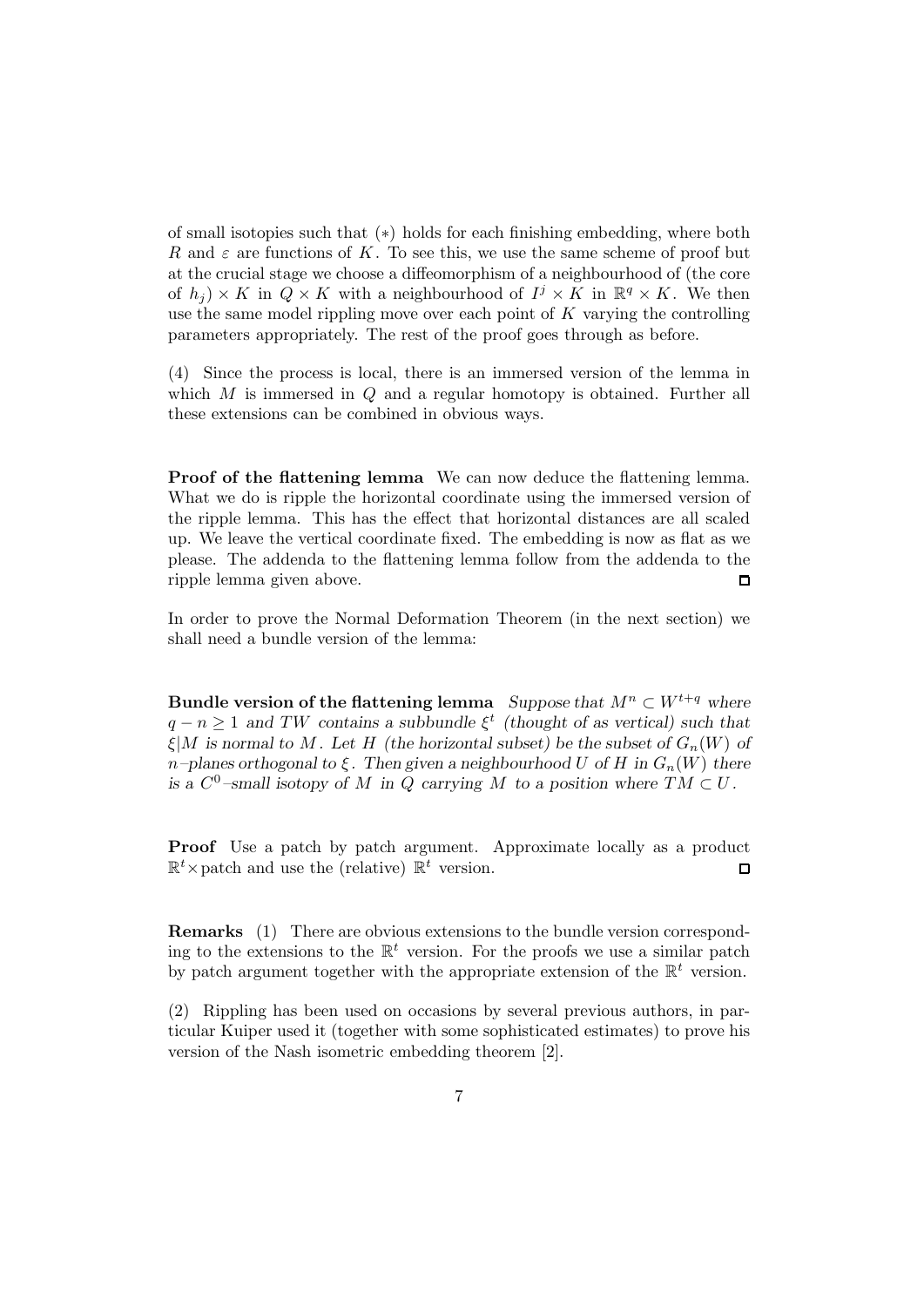## **3 Normal deformations and Gromov's theorem**

Gromov's theorem asserts (roughly) that if  $M \subset W$  and the tangential information is deformed within a neighbourhood of  $M$  (ie,  $TM$  is deformed as a subbundle of  $TW$ ) then the deformation can be followed within a neighbourhood by an isotopy of  $M$  in  $W$ . We shall prove the theorem in the following equivalent normal version (ie, M follows a deformation of a bundle normal to  $M$  in  $W$ ). The normal version follows quickly from a repeated application of the flattening lemma. We shall give a precise statement (and deduction) of Gromov's theorem after this version.

**Normal Deformation Theorem** *Suppose that*  $M^n \subset W^w$  *and that*  $\xi^t$  *is a subbundle of* TW *defined in a neighbourhood* U *of* M *such that* ξ|M *is normal to* M *in* W *and that*  $t + n < w$ *. Suppose given*  $\varepsilon > 0$  *and a homotopy of*  $\xi$  *through subbundles of TW defined on* U *finishing with the subbundle*  $\xi'$ . *Then there is an isotopy of* M *in* W *which moves points at most* ε *moving* M *to*  $M'$  *so that*  $\xi'|M'$  *is normal to*  $M'$  *in*  $W$ *.* 

**Proof** Suppose first that M and U are compact. It follows that the total angle that the homotopy of  $\xi$  moves planes is bounded and we can choose r and a sequence of homotopies  $\xi = \xi_0 \simeq \xi_1 \simeq \ldots \simeq \xi_r = \xi'$  so that for each  $s = 1, \ldots, r-1$  the planes of  $\xi_{s-1}$  make an angle less than  $\pi/4$  with those of  $\xi_s$ . We apply (the bundle version of) the flattening lemma  $r+1$  times each time moving points of M at most  $\frac{\varepsilon}{r+1}$ . Start by flattening M to be almost perpendicular to  $\xi = \xi_0$ . Then  $\xi_1$  is now normal to M and we flatten M to be almost perpendicular to  $\xi_1$ .  $\xi_2$  is now normal to M and we flatten M to be almost perpendicular to  $\xi_2$  etc. After  $r+1$  such moves M has been moved to M' say which is almost perpendicular to  $\xi_r = \xi'$  and in particular is normal to it.

For the non-compact case, argue by induction over a countable union of compact pieces covering M .  $\Box$ 

### **Addenda**

The proof moves M to be almost perpendicular to  $\xi'$  (not just normal). Further it can readily be modified to construct an isotopy which "follows" the given homotopy of  $\xi$ , in other words if  $\xi_i$  is the position of  $\xi$  at time i in the homotopy and  $M_i$  the position of M at time i in the isotopy, then  $\xi_i|M_i$  is normal to  $M_i$  for each i. To see this reparametrise the time for the isotopy so that the flattening of M with respect to  $\xi_i$  takes place near time  $\frac{i}{r}$ . This produces a rather jerky isotopy following the given bundle homotopy but by breaking the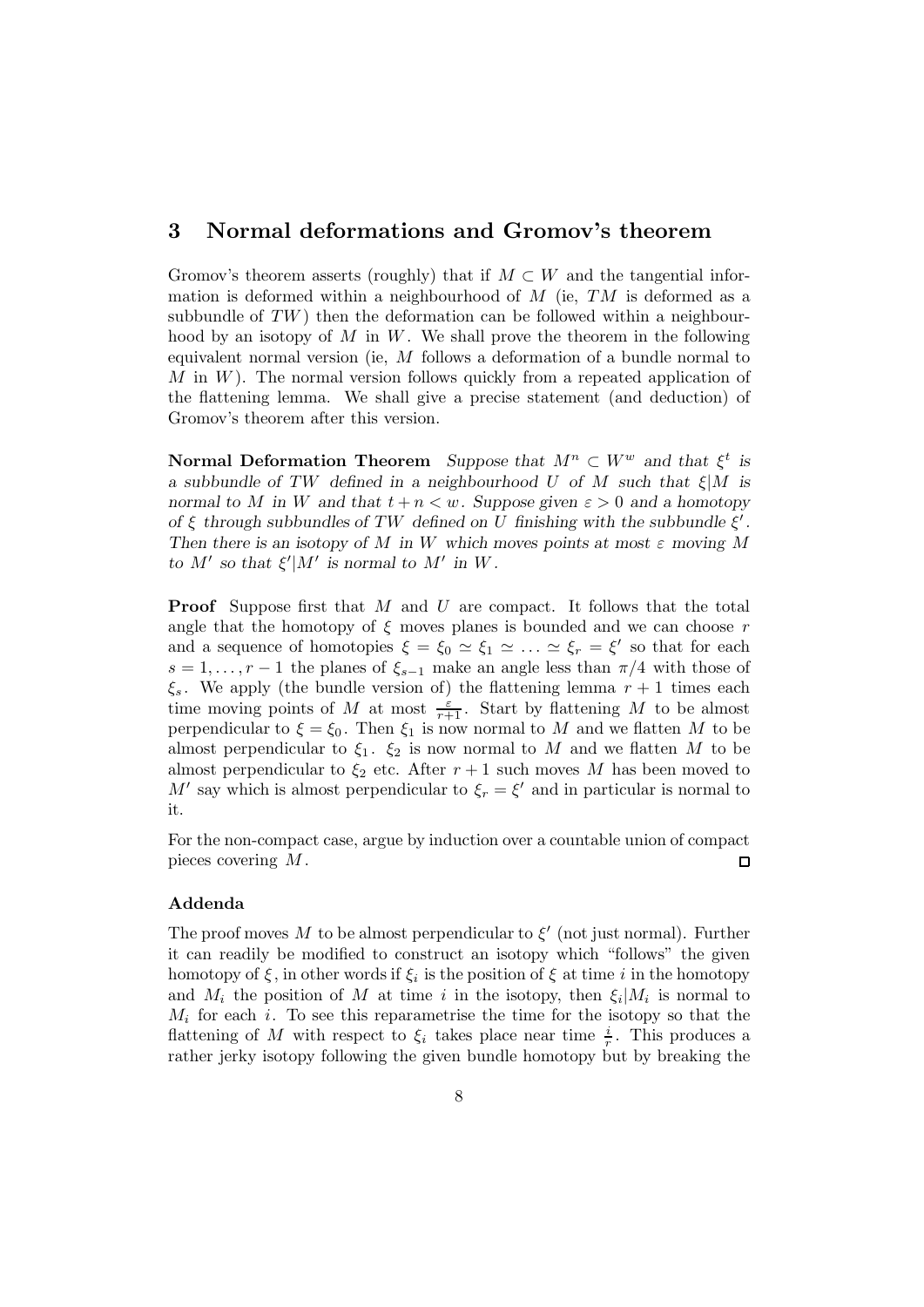homotopy into very small steps, the isotopy becomes uniform and furthermore (apart from the initial move to become almost perpendicular to  $\xi$ )  $M_i$  is almost perpendicular to  $\xi_i$  throughout.

There are obvious relative and parametrised versions similar to those for the flattening lemma (and proved using those versions), and furthermore we can assume that  $\varepsilon$  is given by an arbitrary positive function in non-compact cases. Finally there is a codimension  $0$   $(t + n = w)$  version which it is worth spelling out in detail, since this is the version that implies Gromov's theorem:

*Suppose in the Normal Deformation Theorem that*  $t + n = w$  *and that* M *is open or has boundary and that* X *is a spine of* M *. Then there is an isotopy of* M *of the form: shrink into a neighbourhood of* X *followed by a small isotopy in*  $W$ , carrying  $M$  *to be almost perpendicular to*  $\xi'$ .

**Gromov's Theorem** [1; 2.4.5 (C'), page 194] *Suppose that*  $M^n \subset W^w$ *and suppose that* M *is either open or has boundary and that we are given a deformation of* TM *over the inclusion of* M *to a subbundle* η *of* TW *. Then there is an isotopy of* M *carrying* TM *into a given neighbourhood of* η *in the Grassmannian*  $G_n(W)$ .

**Proof** Let  $\xi$  be the orthogonal complement of TM in TW. Then the deformation of TM gives a deformation of  $\xi$  to  $\xi'$  say. Pulling the bundles back over a neighbourhood of M gives the hypotheses of the Normal Deformation Theorem (codim 0 case above). The conclusion is the required isotopy.  $\Box$ 

**Final remarks** It is easy to reverse the last argument and deduce the Normal Deformation Theorem from Gromov's Theorem.

Another proof of the Normal Deformation Theorem is given in [3] as an extension of the arguments used to prove the Compression Theorem. The proofs in [3] are quite different in character from those presented here. We think of the bundles locally as defined by independent vector fields and define flows by extending these vector fields in an explicit fashion. The resulting embeddings are far more precisely defined: indeed instead of a multiplicity of ripples, there is in the simplest case a single twist created around a certain submanifold which we call the *downset*. For details here see the pictures in section 3 and the arguments in section 4 of [3].

We are very grateful to both Yasha Eliashberg and the referee for comments which have greatly improved the clarity of the proof of the ripple lemma.